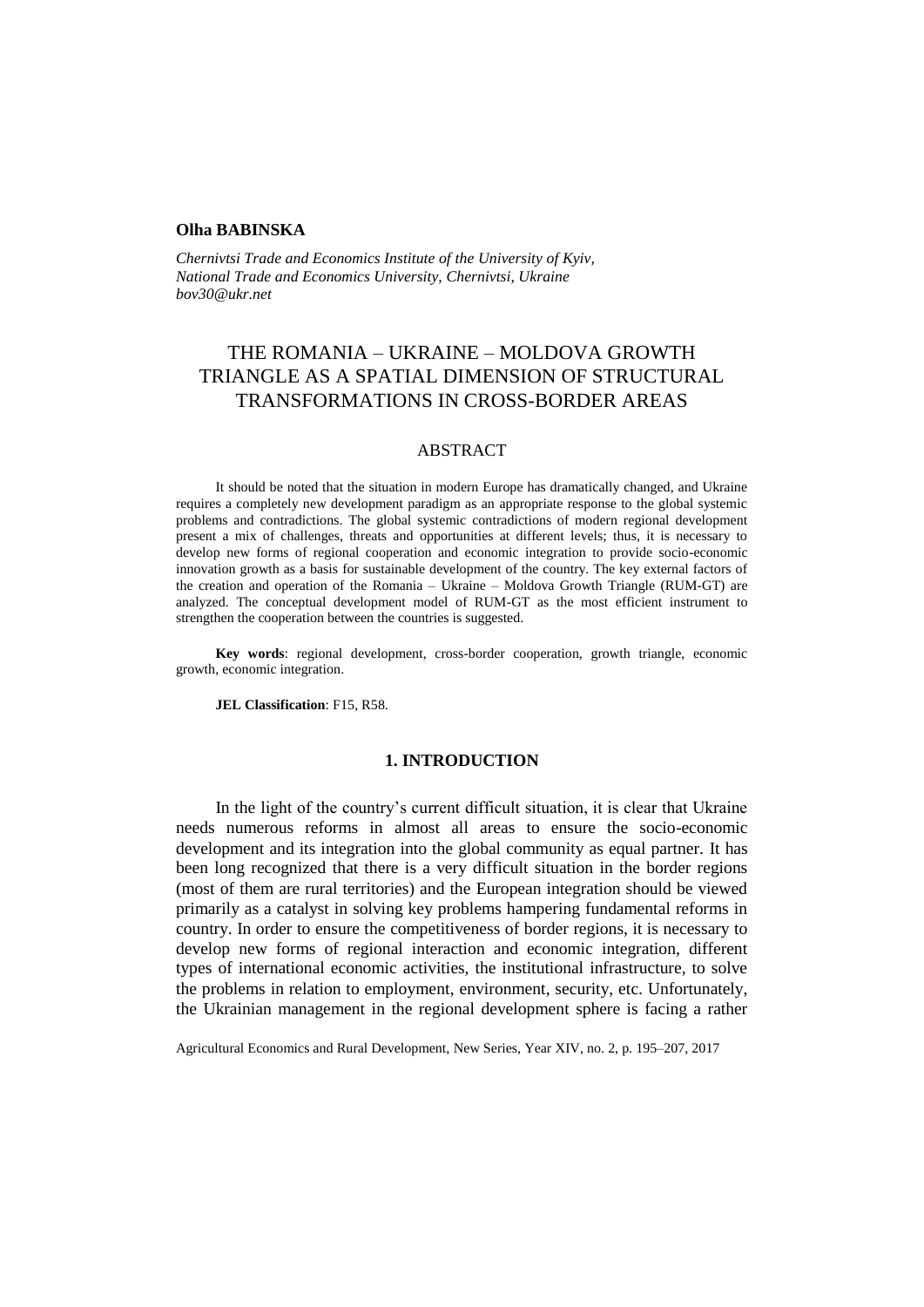large gap between theory and reality and currently the country lacks new approaches and mechanisms for improving the efficiency of regional interaction between border areas of neighbouring countries in the framework of the neighbourhood policy at all levels, taking into consideration the existing experience and current trends, the systemic problems and contradictions.

Regional cooperation and economic integration are considered as means of enhancing economic development and providing national security within the countries. The functioning of growth triangles in the different regions of the world demonstrates benefits, problems and prospects of regional cooperation and economic integration through this form of interaction (Kivikari, 2001; Nor-Afidah Abd Rahman, 2005; Majid, 2010; Bunnell et al, 2012; Balker, 2015). It is hard to deny the fact that a growth triangle reflects a kind of philosophy of cooperation and mutual understanding between the partner countries in the context of building a new geopolitical space, based on the partner countries' interest in socio-economic development and stability.

Despite the recognition of the need to develop different forms of regional cooperation and economic integration, due to its complexity and contradictions, many aspects are not investigated. Because Ukraine lags considerably behind the European countries in terms of economic development, the creation of the growth triangles has an enormous potential. As Kivikari (2001) noticed: "a growth triangle provides a solution to the strategic and administrative problems of regional cooperation between countries differing in their stages of social and economic development and other features. Areas close to each other but different in their production fundamentals can, as parts of a growth triangle, use their comparative advantages by means of strategic alliances and other forms of cooperation.

The geographical proximity of partners is an essential prerequisite for trade and industry to save money in terms of transport, time and information costs. A growth triangle aims at attracting investments and promoting sales on outside markets". As a consequence, it is very important to understand the real conflicts, constraints and choices required from investors, taxation authorities, and target enterprises in the economic growth areas (Easson, 2004).

# **2. MATERIAL AND METHODS**

Thus, the main aim of the study presented in this article is an attempt to develop the RUM-GT conceptual development model in the context of regional economic cooperation based on the triangulation of activities in the border areas of Romania, Ukraine and Moldova.

The research methods include the systematic, comparative analysis and our variation of PESTEL-analysis of RUM-GT, based on analysis and synthesis,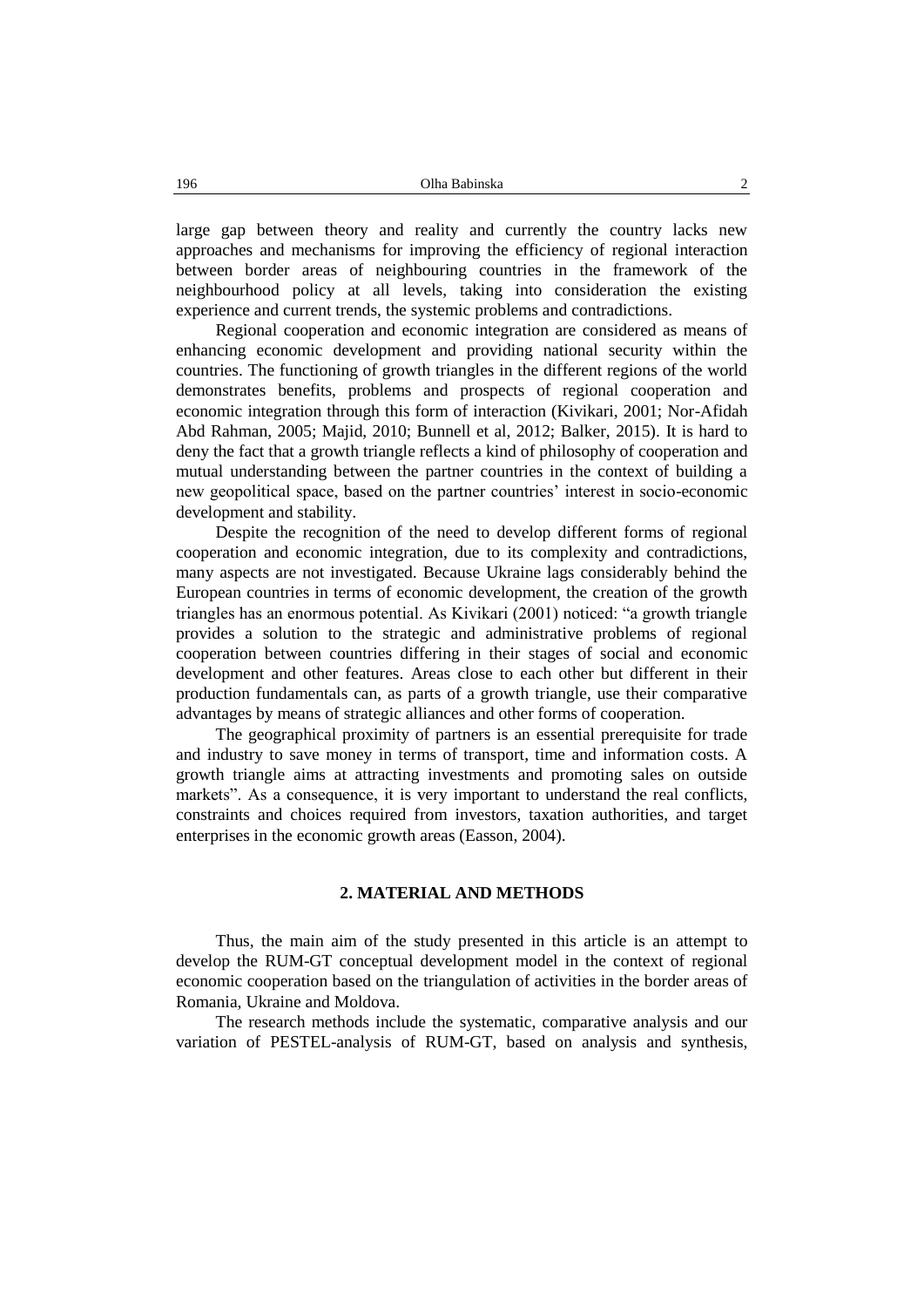generalization, comparison, and analysis of statistical data. In this article we have analyzed the key external factors of the creation and further development of RUM-GT using the External Factor Evaluation matrix method as a strategic-management tool for the evaluation of external factors), based on official documents and data from the European Union, European Commission, World Bank, State Statistics Service of Ukraine, National Office of Statistics of the Republic of Moldova, Central Intelligence Agency and studies by domestic and foreign researchers and experts.

The structure of the article: in the first section of the article we consider the general aspects of the growth triangle as a trigger for cross-border cooperation; the second section is devoted to the PESTELIS-analysis (variation of PESTELanalysis) of RUM-GT; in the third section, we propose the author's version of the conceptual development model of RUM-GT; the final part consists of some conclusions on the analysed problems and list of the references.

# **3. RESULTS AND DISCUSSIONS**

# 3.1. A GROWTH TRIANGLE AS A TRIGGER FOR CROSS-BORDER COOPERATION

The structural transformations in the border regions have increased the strategic role of the cross-border cooperation as a means to ensure comprehensive sustainable development and improve standards of living of these areas by promoting new forms of regional cooperation and economic integration. It is important to mention that the economic growth zone is a concept of mutual cooperation between countries that is aimed at promoting faster economic growth through regional economic cooperation and the integration of economic activities by the participating countries. The countries make the different contributions, exploiting cooperative opportunities. As Majid Rahimah (2010) noticed: "through growth triangles, differences and similarities in the endowments with production factors and comparative advantages in the participating countries can be exploited to promote external trade and investment. By optimizing the economic complementarities between them, the region would be able to attract both domestic and foreign investments and to promote exports".

It should be acknowledged that cross-border cooperation is an ambiguous multifaceted phenomenon. Undoubtedly, a growth triangle is an effective tool for the socio-economic development of the involved regions and has its own opportunities and benefits on the one hand, and risks, problems and threats on the other hand. The world experience demonstrates that growth triangles are expected to have the following benefits and opportunities for the Ukrainian regions: to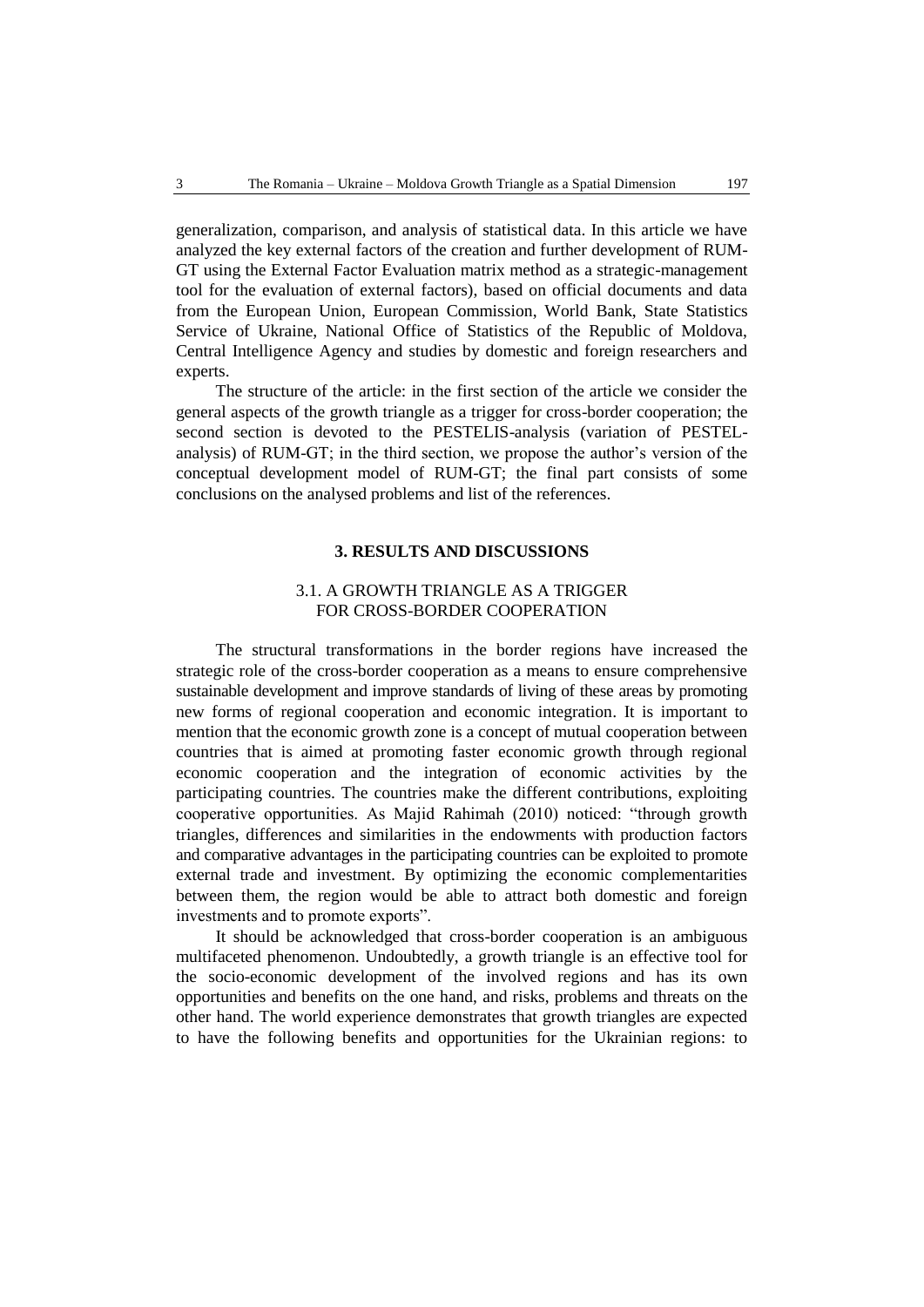strengthen the regional economic links and to optimize and exploit the complementarities between the adjacent areas within a growth triangle; to combine capital, technology, management expertise, infrastructure, labour, land and natural resources of the neighbouring regions; to provide a competitive model to attract investments and technology; to reduce transaction costs and to provide greater access to the domestic, European and world market; to accelerate the growth of border areas lagged behind, so that they can take advantage of the opportunities from regional cooperation and economic integration; new employment opportunities, new products and services, new forms of business, new knowledge and experience; attractive additional advertisement of a region; new technologies and innovations (Babinska, 2016).

We must recognize that the regional development is not a just general sum of natural resources, actors and institutions, but a synergy of the unique possibilities, particularities and realities, values, experience and knowledge accumulated in these regions through active cooperation and exchange of values and results.

In the context of the present study we wish to emphasize that different models and forms of regional development and economic integration are an effective way for the socio-economic development of involved regions.

# 3.2. THE PESTELIS-ANALYSIS OF RUM-GT

At present, in the conditions of geopolitical tensions intensification, Ukraine needs new forms and innovative formats of regional cooperation and economic integration. Therefore, the next stage in the development of multilateral economic cooperation in this region should be the establishment of the RUM-GT. It should be noted that creation of RUM-GT is not absolutely a new idea but unfortunately it has had a more declarative character.

Obviously, the bilateral cooperation depends on a wide variety of factors. On the basis of available information, it seems justified to conclude that Russia's annexation of Crimea and actions in the Black Sea Region is a trigger for bilateral cooperation aimed at enhancing the defence capabilities in the conditions of the changed security environment. Dąborowski & Iwański (2016) noticed that Romania and Ukraine have consistently updated and developed the legal framework for their cooperation in the fields of security and defence. Romania proposed the idea of establishing a permanent NATO maritime group in the Black Sea, which would be open to cooperation with Ukraine and Georgia. Thus, "Romania can become an important security provider in the region…" (Rebegea, 2015).

The statistical analysis of trade (Table 1) and economic cooperation between countries suggests that at present it is not a determining factor in bilateral relations and the countries don't fully put into value its potential.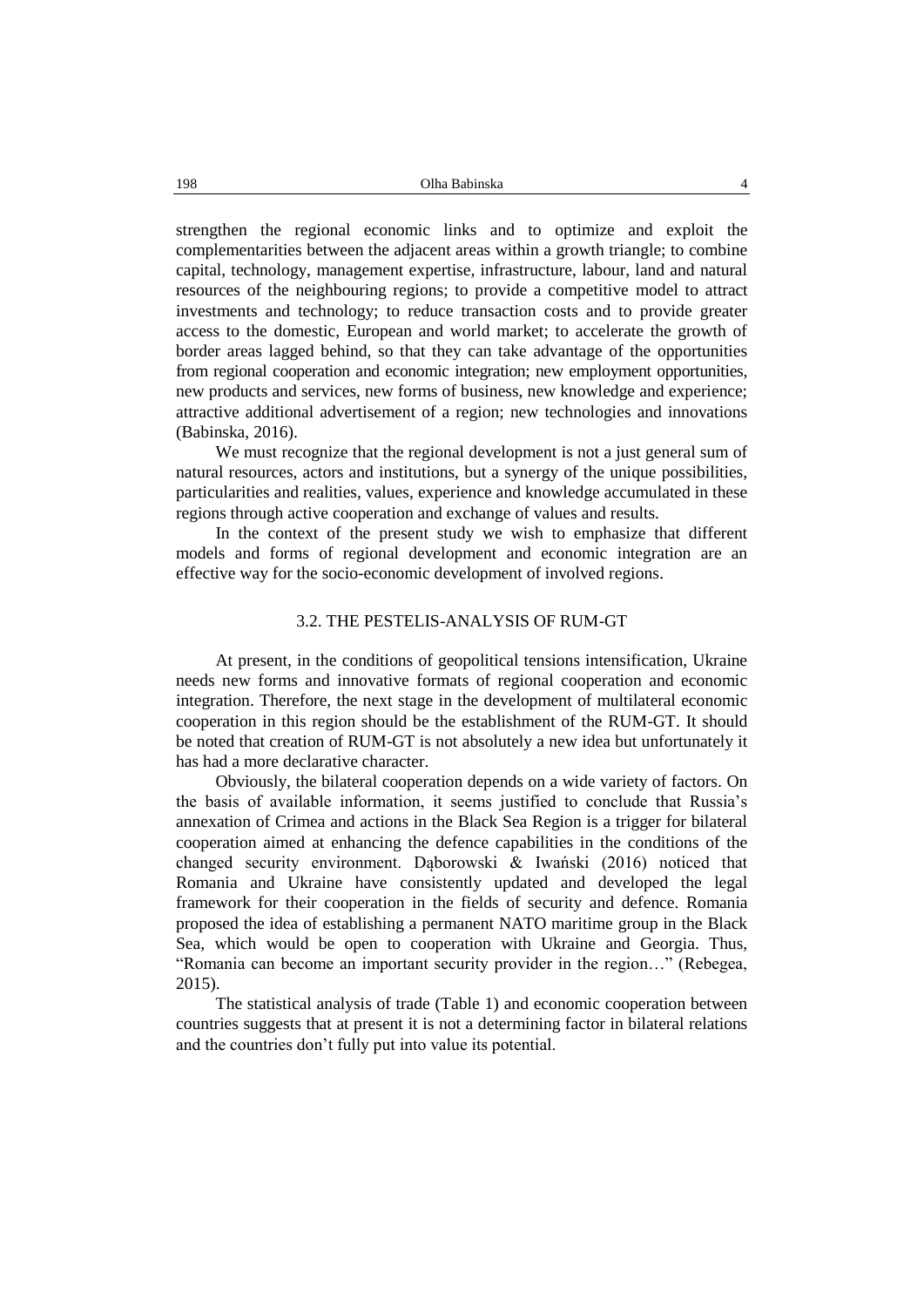#### *Table 1*

| Bilateral trade in goods indicators: Romania, Ukraine and the Republic of Moldova |                |
|-----------------------------------------------------------------------------------|----------------|
|                                                                                   | (thousand USD) |

| <b>Partner countries / Indicators</b> | 2015         | 2016        |
|---------------------------------------|--------------|-------------|
| Moldova - Romania                     |              |             |
| Trade balance                         | $-108,766.9$ | $-38,435$   |
| <b>Exports</b>                        | 446,370.4    | 513,063.9   |
| <b>Imports</b>                        | 555,137.3    | 551,498.9   |
| Trade turnover                        | 1,001,507.7  | 1,064,562.8 |
| Ukraine – Romania                     |              |             |
| Trade balance                         | 251,744.8    | 336,597.6   |
| <b>Exports</b>                        | 569,947.1    | 717,150.2   |
| <b>Imports</b>                        | 318,202.3    | 380,552.6   |
| Trade turnover                        | 888,149.4    | 1,097,702.8 |
| Ukraine – Moldova                     |              |             |
| Trade balance                         | 483,051.6    | 433,562.2   |
| Exports                               | 524,294.0    | 481,182.4   |
| <b>Imports</b>                        | 41,242.4     | 47,620.2    |
| Trade turnover                        | 565,536.4    | 528,802.6   |
| <b>Trade turnover RO-UA-MD</b>        | 2,455,193,5  | 2,691,068.2 |

*Source:* calculations based on data from the State Statistics Service of Ukraine and National Office of Statistics of Moldova

Meanwhile, the new format of regional cooperation after 2014 sent a message that the countries have potential for mutual collaboration in the following areas: foreign trade, institutional infrastructure, transport, taxation, energy sector and cooperation on energy matters, industry, agriculture including food industry, crossborder cooperation (e.g. Euro-regions, growth triangles), improvement of the business environment, environmental protection, tourism, security and defence, education, scientific and research projects, etc. It should be acknowledged that examples of growth triangles in the world show how important it is to take into account the global trends and national traditions demonstrating a region's uniqueness and regional competitiveness.

At present, regional cooperation is a multi-vector convergence of a wide range of elements (political, economic, socio-cultural, technological, scientific, legal, ecological, etc.), having a significant impact on all the aspects of development of the regions. The global systemic contradictions of modern regional development present a mix of challenges, threats and opportunities at different levels. Thus, it is very important to analyze how these factors can affect cooperation development between Ukraine, Moldova and Romania through a growth triangle. In this regard, let us try to make an evaluation of the main threats and opportunities that the participating countries are facing and of the objectives pursued through the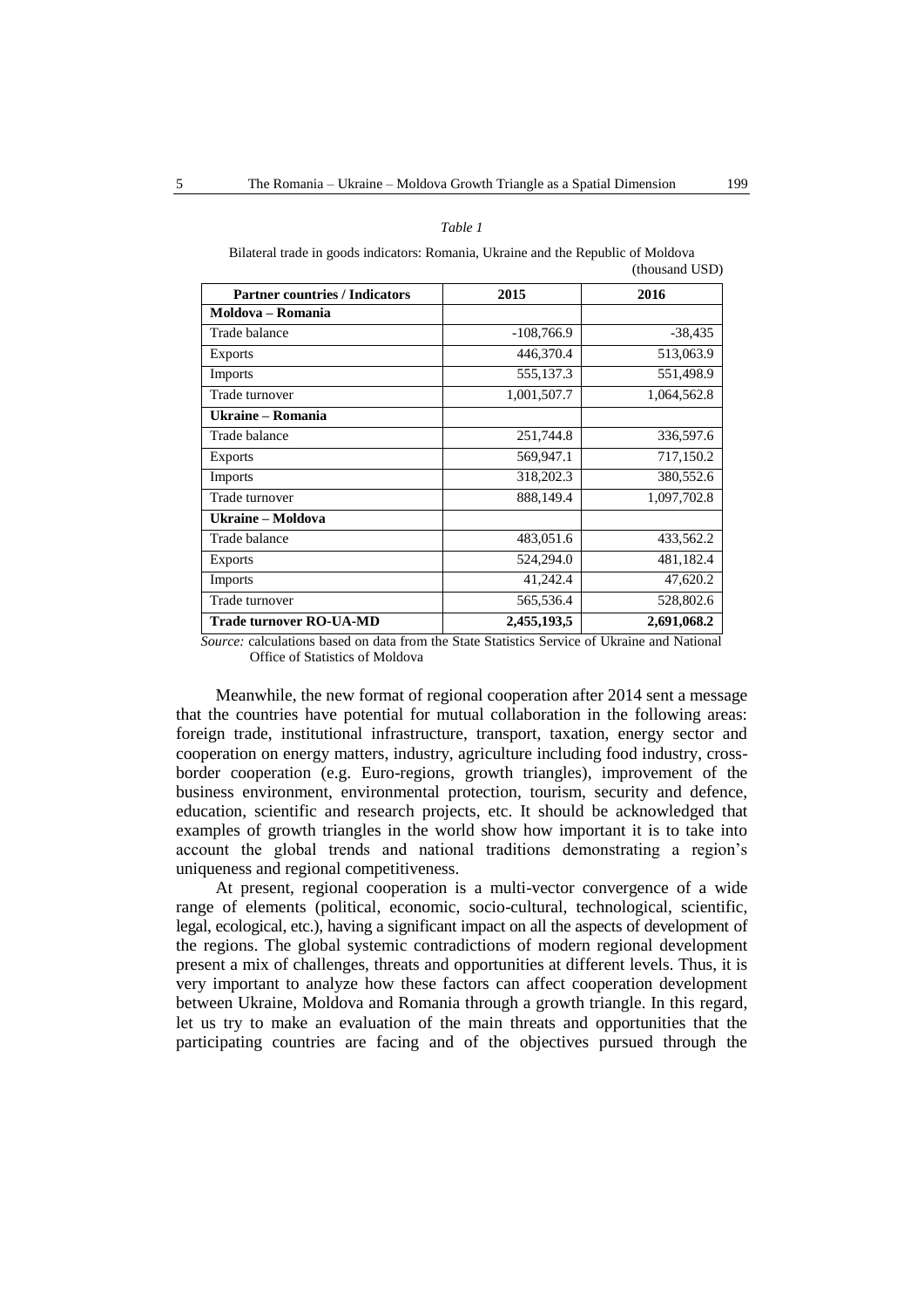regional cooperation by applying the PESTEL-analysis framework. On the basis of currently available information (from the European Union, World Bank, State Statistics Service of Ukraine, National Office of Statistics of the Republic of Moldova, Central Intelligence Agency), we focused our attention on the brief analysis of the key external factors: political (P), economic (E), socio-cultural (S), technological (T), environmental (En), legal (L), international (I) and security (Sc) – PESTELIS (variation of PESTEL-analysis) (Figure 1).

| POLITICAL FACTORS (P).                          | <b>ENVIRONMENTAL FACTORS (En).</b>               |
|-------------------------------------------------|--------------------------------------------------|
| P1. Political instability and uncertainty.      | En1. Growing environmental agenda.               |
| P2. High level of corruption and bureaucracy in | En2. Ecological problems (soil erosion and       |
| different areas.                                | degradation; water and air pollution;            |
| P3. Weak administrative capacity.               | contamination of Danube Delta wetlands;          |
| P4. Improvement of bilateral relations after    | inadequate supply of drinkable water;            |
| 2014.                                           | deforestation).                                  |
| P5. Strong pro-Western course of the            | En3 (MD). Heavy use of agricultural              |
| authorities.                                    | chemicals, including banned pesticides such as   |
| P6. Cross-border cooperation is one of the main | DDT, has contaminated soil and groundwater.      |
| priorities of regional development policy.      | En4. Eco-opportunities for business.             |
| P7. Mutual ignorance, stereotypes and lack of   | En5. The "Dniester" Euroregion (2012) and the    |
| trust in trilateral cooperation.                | "Upper Prut" Eco-Euroregion (2000) as an         |
|                                                 | instrument of solving ecological problems.       |
| <b>ECONOMIC FACTORS (E).</b>                    | <b>SECURITY (Sc).</b>                            |
| E1. Economy is vulnerable to external shocks.   | Sc1. Common challenges in the field of security  |
| E2. Significant tax evasion.                    | and defense.                                     |
| E3. Poorly developed infrastructure.            | Sc2. Destabilization in the Black Sea Region     |
| E4. Shadow economy.                             | since Russia's annexation of Crimea.             |
| E5 (UA-MD). Lack of significant structural      | Sc3. Technical-military assistance.              |
| reforms.                                        | Sc4 (RO). Romania as a security provider in      |
| E6 (UA-MD). Dependence on Russia for            | the region.                                      |
| energy supplies.                                | Sc5(RO-UA). Romania opposes Ukraine's            |
| E7 (UA). Ukrainian-Russian trade war (since     | reopening of a navigation canal from the         |
| 2014).                                          | Danube border through Ukraine to the Black       |
| E8 (UA-MD). Dependence on annual                | Sea.                                             |
| remittances from the Moldovans and              | Sc6. Transshipment point for drugs.              |
| Ukrainians working abroad.                      | Sc7 (UA). Russia's occupation of Crimea in       |
| E9. Rather high level of unemployment.          | March 2014 and the on-going aggression in        |
| E10. Increasing inflation.                      | eastern Ukraine.                                 |
| E11 (RO). Romania is one of the fastest         | Sc8 (UA). Ukraine's anti-money-laundering        |
| growing economies in the EU.                    | regime continues to be monitored by FATF.        |
| E12 (RO-MD). Romania is Moldova's main          | Sc9 (MD). The Transnistrian frozen conflict.     |
| economic partner.                               | Sc10 (MD). Widespread crime and                  |
| E13 (RO). VAT levied upon foodstuffs $-9\%$ .   | underground economic activity.                   |
| E14 (UA-MD). EU-Ukraine and EU-Moldova          | Sc11 (UA-MD). Illegal trade and smuggling in     |
| Deep and Comprehensive Free Trade Areas.        | border regions.                                  |
| E15 (MD). A major supplier of agricultural      | Sc12. Challenges in the field of cyber-security. |
| products in South-Eastern Europe.               | Sc13. Border dispute between Ukraine and         |
| E16. Increase of tourism development in border  | Moldova.                                         |
| regions.                                        |                                                  |
|                                                 |                                                  |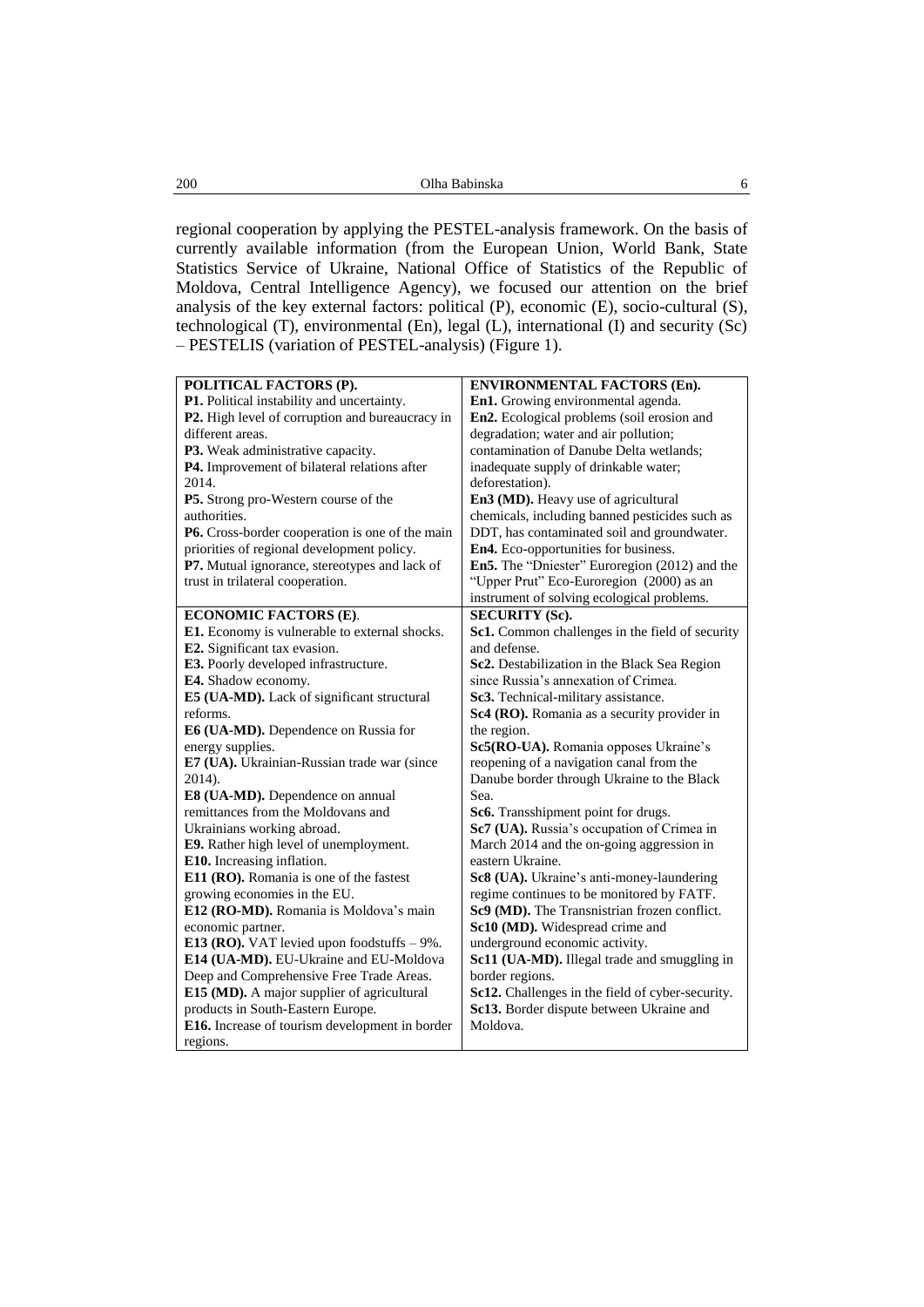| SOCIO-CULTURAL FACTORS (S).                           | <b>LEGAL FACTORS (L).</b>                                  |
|-------------------------------------------------------|------------------------------------------------------------|
| S1. Rather high level of education of                 | L1 (RO-UA). Agreement on small border                      |
| population.                                           | traffic between Romania and Ukraine (2014).                |
| S2. Aging population.                                 | L2 (RO-UA). Agreements on the joint                        |
| S3. Insufficient healthcare system.                   | protection of proprietary information, on joint            |
| S4. Negative migration trends. Considerable           | border patrols and military transportation                 |
| brain drain problem.                                  | between Romania and Ukraine.                               |
| <b>S5.</b> National minorities as the most sensitive  | L3(RO). National Defense Strategy for 2015-                |
| issue on the countries' relations.                    | 2019.                                                      |
| <b>S6.</b> Strong social, humanitarian and historical | L4 (UA-MD). An Association Agreement and                   |
| ties in border regions.                               | a Deep and Comprehensive Free Trade                        |
| S7. Increasing urban-rural disparities.               | Agreement (2014).                                          |
|                                                       | L5 (RO-UA). Joint Operational Programme                    |
|                                                       | RO-UA 2014-2020.                                           |
|                                                       | <b>L6.</b> Instruments of ENP CBC.                         |
| TECHNOLOGICAL FACTORS (T).                            | <b>INTERNATIONAL FACTORS (I).</b>                          |
| <b>T1.</b> Low level of investments in Research $\&$  | I1. Membership in the international                        |
| Development.                                          | organizations and blocks.                                  |
| T2 (RO-UA). Rather high development level of          | I2. Assistance package from the international              |
| the telecommunications sector, especially             | donors.                                                    |
| mobile-cellular services.                             | <b>I3.</b> Intensification of geopolitical tensions in the |
| <b>T3.</b> A large and steadily growing Internet      | world and Europe.                                          |
| sector.                                               | I4. The growing role of USA and NATO in the                |
| <b>T4.</b> Unlimited access to the latest researches. | Black Sea Region.                                          |
| technologies and innovations.                         | <b>I5.</b> Visa liberalization.                            |
|                                                       | <b>I6.</b> World experience and experience of              |
|                                                       | Romania in the military sector and field of                |
|                                                       | cyber-security, in the energy sector                       |
| $\sim$<br>$\cdot$ 1                                   | development, in combating corruption, etc.                 |

*Source*: author

Figure 1. The PESTELIS – analysis matrix of RUM-GT

So, we have defined the key external factors on the basis of the importance of the chosen factor for RUM-GT (see Figure 1) and divided these factors into two groups (opportunities and threats) (Table 2).

According to results of PESTELIS-analysis, the most important factors for the establishment and further successful development of RUM-GT have the following weighted scores (see External Factors Evaluation Matrix in Table 2):

- 1. Political factors *(weighted score – 0.336).*
- 2. Economic factors *(weighted score – 0.760)*.
- 3. Socio-cultural factors *(weighted score – 0.250)*.
- 4. Technological factors *(weighted score – 0.178)*.
- 5. Environmental factors *(weighted score – 0.228)*.
- 6. Legal factors *(weighted score – 0.282)*.
- 7. International factors *(weighted score – 0.314)*.
- 8. Security *(weighted score – 0.552)*.
- 9. RUM-GT *(weighted score – 2.9).*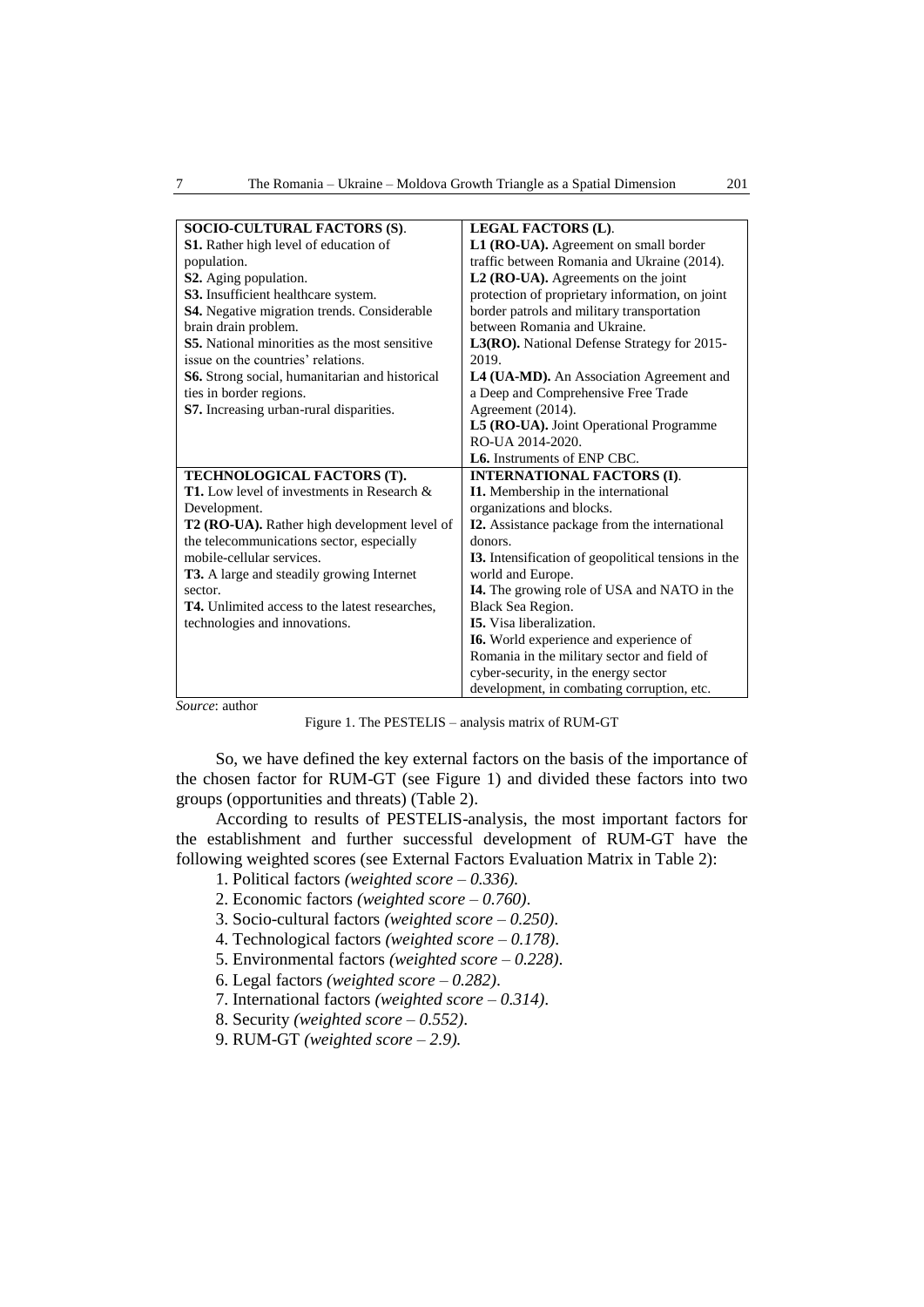| 202 | Olha Babinska |
|-----|---------------|
|     |               |

The results obtained in our investigation demonstrate that RUM-GT has more than average ability to respond to external factors (total weighted score - 2.9). Thus, it is reasonable to propose that "moreover collaborative learning on Moldova and Ukraine, a so-called "optimization of trust" in trilateral formats, could bring significant improvement for both partners, not only at bilateral level but also as a boost to their competence(s) in Brussels. There is no doubt that for Romania, the first test ground is Moldova. It is there that the two partners would test each other, for if they are not be able to think and implement collaborative projects in Moldova, it would be hard to conceive similar projects in Ukraine" (Milewski, 2013).

|                       |       |                  |       | Factor Weight Rating* Weighted Opportunity / | Factor          |                 |                |                      | Weight Rating*Weighted Dpportunity |
|-----------------------|-------|------------------|-------|----------------------------------------------|-----------------|-----------------|----------------|----------------------|------------------------------------|
|                       |       |                  | score | <b>Threat</b>                                |                 |                 |                | score                | / Threat                           |
|                       |       | <b>POLITICAL</b> |       |                                              |                 |                 |                | <b>ENVIRONMENTAL</b> |                                    |
| <b>P1</b>             | 0.018 | $\overline{c}$   | 0.036 | $\overline{T}$                               | En1             | 0.014           | $\overline{3}$ | 0.042                | $\mathbf O$                        |
| P <sub>2</sub>        | 0.018 | 3                | 0.054 | $\overline{T}$                               | En2             | 0.018           | 3              | 0.054                | T                                  |
| <b>P3</b>             | 0.014 | $\overline{3}$   | 0.042 | $\overline{T}$                               | En3             | 0.018           | $\overline{3}$ | 0.054                | $\overline{T}$                     |
| P <sub>4</sub>        | 0.014 | $\overline{3}$   | 0.042 | $\overline{O}$                               | En4             | 0.014           | $\overline{3}$ | 0.042                | O                                  |
| P <sub>5</sub>        | 0.012 | $\overline{3}$   | 0.036 | $\mathbf{O}$                                 | En <sub>5</sub> | 0.012           | $\overline{3}$ | 0.036                | $\overline{O}$                     |
| <b>P6</b>             | 0.018 | $\overline{4}$   | 0.072 | $\overline{O}$                               |                 |                 |                |                      |                                    |
| P7                    | 0.018 | $\overline{3}$   | 0.054 | $\overline{T}$                               |                 |                 |                |                      |                                    |
|                       |       | <b>ECONOMIC</b>  |       |                                              |                 |                 | <b>LEGAL</b>   |                      |                                    |
| E <sub>1</sub>        | 0.018 | 3                | 0.054 | $\overline{T}$                               | L1              | 0.018           | 4              | 0.072                | $\Omega$                           |
| E2                    | 0.018 | 3                | 0.054 | $\overline{T}$                               | L2              | 0.012           | 3              | 0.036                | O                                  |
| E <sub>3</sub>        | 0.018 | $\overline{4}$   | 0.072 | $\overline{T}$                               | L <sub>3</sub>  | 0.012           | $\overline{3}$ | 0.036                | $\mathbf O$                        |
| E <sub>4</sub>        | 0.018 | $\overline{3}$   | 0.054 | $\overline{T}$                               | L4              | 0.018           | $\overline{3}$ | 0.054                | $\overline{O}$                     |
| E <sub>5</sub>        | 0.014 | $\overline{2}$   | 0.028 | T                                            | L5              | 0.014           | $\overline{3}$ | 0.042                | $\overline{O}$                     |
| E <sub>6</sub>        | 0.018 | $\overline{4}$   | 0.072 | $\overline{T}$                               | L <sub>6</sub>  | 0.014           | 3              | 0.042                | $\mathbf O$                        |
| E7                    | 0.012 | $\overline{3}$   | 0.036 | $\overline{T}$                               |                 |                 |                |                      |                                    |
| E8                    | 0.012 | $\overline{3}$   | 0.036 | $\overline{T}$                               |                 |                 |                |                      |                                    |
| E9                    | 0.012 | $\overline{3}$   | 0.036 | $\overline{\text{T}}$                        |                 |                 |                | <b>INTERNATIONAL</b> |                                    |
| E10                   | 0.012 | $\overline{2}$   | 0.024 | $\overline{T}$                               | I1              | 0.014           | 3              | 0.042                | $\overline{O}$                     |
| E11                   | 0.016 | $\overline{3}$   | 0.048 | $\overline{O}$                               | 12              | 0.018           | $\overline{4}$ | 0.072                | $\overline{O}$                     |
| E12                   | 0.018 | $\overline{4}$   | 0.072 | $\overline{O}$                               | <b>I3</b>       | 0.018           | $\overline{2}$ | 0.036                | $\overline{\mathrm{T}}$            |
| E13                   | 0.010 | $\overline{3}$   | 0.030 | $\overline{O}$                               | <b>I4</b>       | 0.018           | $\overline{3}$ | 0.054                | $\overline{O}$                     |
| E14                   | 0.018 | $\overline{3}$   | 0.054 | $\mathbf O$                                  | I5              | 0.018           | 3              | 0.054                | O                                  |
| E15                   | 0.016 | $\overline{3}$   | 0.048 | $\overline{0}$                               | I6              | 0.014           | $\overline{4}$ | 0.056                | $\mathbf O$                        |
| E16                   | 0.014 | $\overline{3}$   | 0.042 | $\overline{O}$                               |                 |                 |                |                      |                                    |
| <b>SOCIO-CULTURAL</b> |       |                  |       |                                              |                 | <b>SECURITY</b> |                |                      |                                    |
| S <sub>1</sub>        | 0.014 | $\overline{2}$   | 0.028 | $\Omega$                                     | Sc1             | 0.018           | $\overline{3}$ | 0.054                | $\overline{\mathrm{T}}$            |
| S <sub>2</sub>        | 0.012 | $\overline{2}$   | 0.024 | $\overline{T}$                               | Sc <sub>2</sub> | 0.018           | 3              | 0.054                | $\overline{T}$                     |
| S <sub>3</sub>        | 0.014 | $\overline{2}$   | 0.028 | $\overline{T}$                               | Sc3             | 0.012           | 3              | 0.036                | O                                  |
| S <sub>4</sub>        | 0.018 | $\overline{3}$   | 0.054 | T                                            | Sc <sub>4</sub> | 0.012           | $\overline{3}$ | 0.036                | $\overline{O}$                     |

| Table 2                                    |
|--------------------------------------------|
| External Factor Evaluation Matrix – RUM-GT |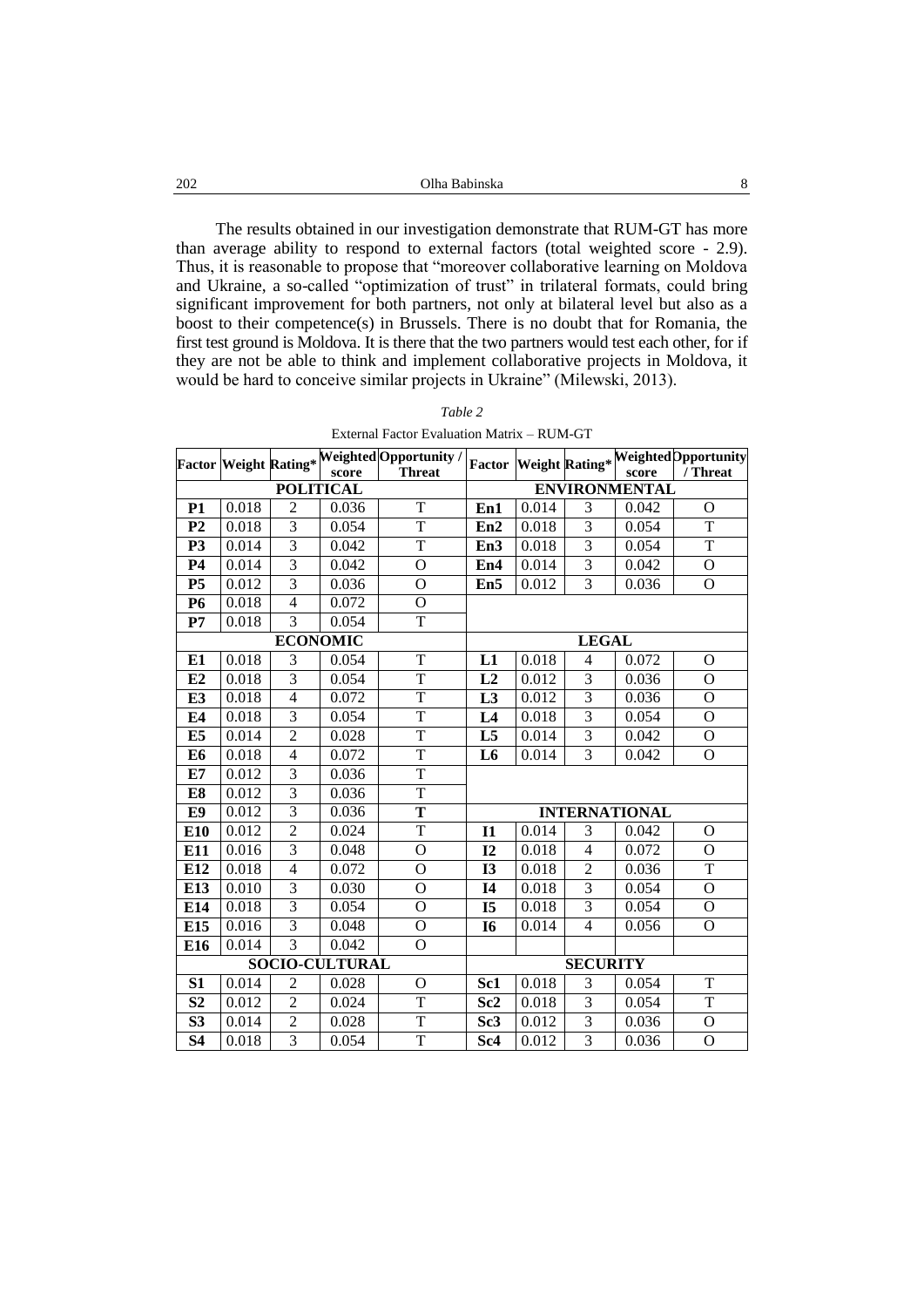| S <sub>5</sub>                                                  | 0.018 | 3 | 0.054 | T               | Sc <sub>5</sub> | 0.018 | 3     | 0.054 | T |
|-----------------------------------------------------------------|-------|---|-------|-----------------|-----------------|-------|-------|-------|---|
| S6                                                              | 0.014 | 3 | 0.042 | O               | Sc <sub>6</sub> | 0.014 | 2     | 0.028 | T |
| S7                                                              | 0.010 | 2 | 0.020 | T               | Sc <sub>7</sub> | 0.018 | 2     | 0.036 | T |
| <b>TECHNOLOGICAL</b>                                            |       |   |       | Sc <sub>8</sub> | 0.010           | 2     | 0.020 | T     |   |
| T1                                                              | 0.018 | 3 | 0.054 | T               | Sc <sub>9</sub> | 0.018 | 3     | 0.054 | T |
| <b>T2</b>                                                       | 0.014 | 2 | 0.028 | O               | <b>Sc10</b>     | 0.018 | 3     | 0.054 | T |
| T <sub>3</sub>                                                  | 0.018 | 3 | 0.054 | O               | <b>Sc11</b>     | 0.012 | 3     | 0.036 | T |
| T4                                                              | 0.014 | 3 | 0.042 | T               | Sc12            | 0.012 | 3     | 0.036 | T |
|                                                                 |       |   |       |                 | <b>Sc13</b>     | 0.018 | 3     | 0.054 | T |
| <b>TOTAL WEIGHT - 1.00</b><br><b>TOTAL WEIGHTED SCORE - 2.9</b> |       |   |       |                 |                 |       |       |       |   |

*Notes:* Weight – 0.0 to 1.0 (0.0 – not important; 1.00 – very important); Rating – 1 to 4 (1 – response is poor; 4 – response is extremely good)

*Source*: author

In the light of these considerations, it seems justified to conclude that the RUM-GT will promote economic growth and will facilitate the development of the region as a whole by exploiting the underlying complementarities and comparative advantages of the member countries based on growing socio-cultural, military, economic and political linkages.

# 3.3. THE RUM-GT CONCEPTUAL DEVELOPMENT MODEL

Undoubtedly, the Ukrainian authorities understand the importance and growing role of regional cooperation for the development of the country and its regions in the context of global challenges and contradictions. It is worth noting that the RUM-GT has the potential to transform their territories into a powerful growth magnet and substantially improve the quality of life. So, we propose to create the conceptual development model of RUM-GT that can promote economic growth through the valorization of the regional potential in various spheres. As a matter of fact, RUM-GT will provide a regional framework for accelerating economic cooperation and integration of the member states in the three countries by exploiting their underlying complementarities and comparative advantages.

Thus, as mentioned above, it is necessary to develop the conceptual development model of RUM-GT as a trigger for cross-border cooperation in this region. Let us define the conceptual points (see Figure 2):

- $\checkmark$  the conceptual development model of RUM-GT is formed on the concept of national sustainable development strategies that provides a balanced and comprehensive use of existing geo-political, geo-economic and scientific potentials with the purpose of improving the quality of life and promoting competitiveness of national economies in the conditions of global challenges and threats;
- providing structural reforms (main blocks: legal framework, financial, institutional infrastructure, business, staff, science, security) in accordance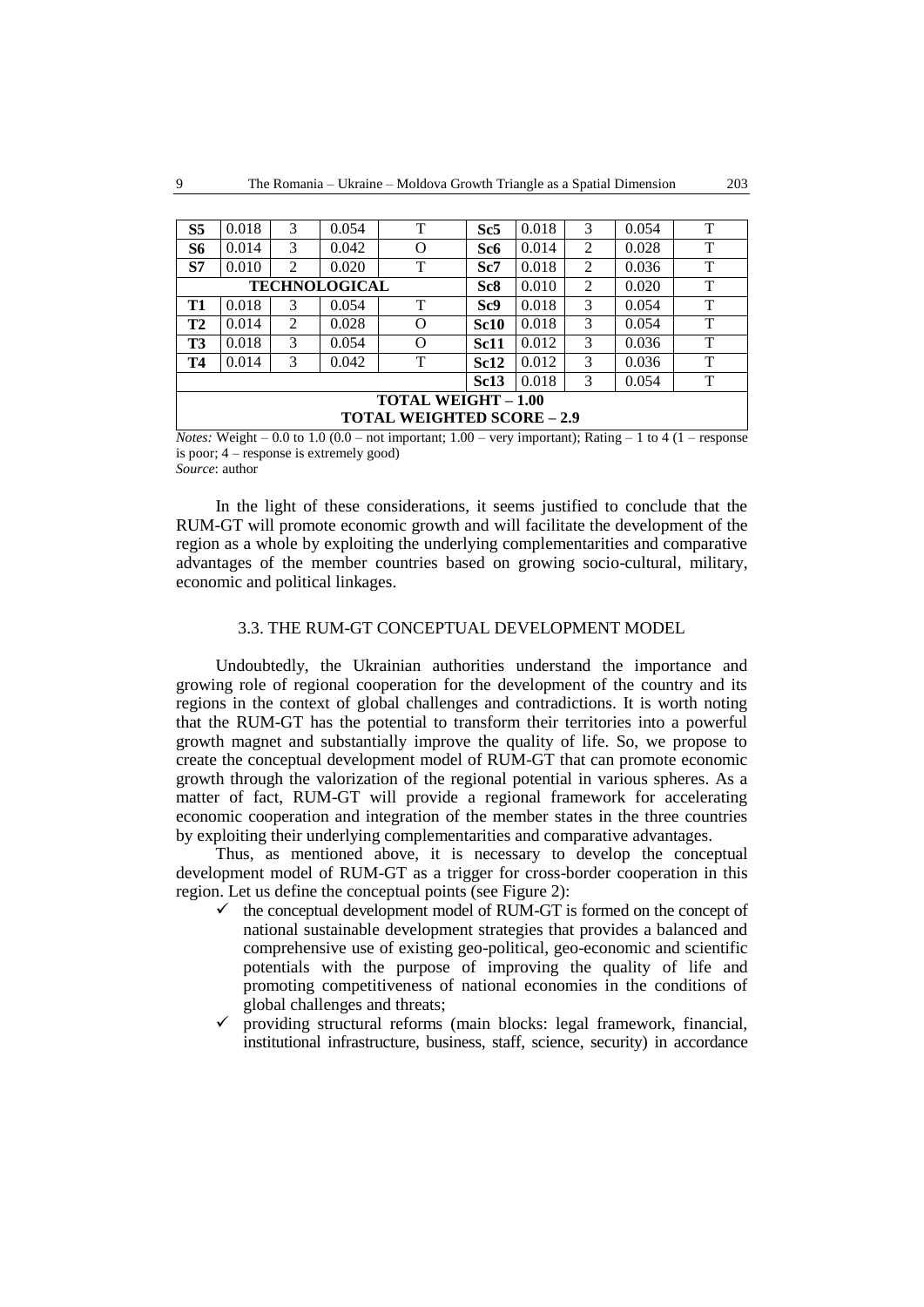| 204 | Olha Babinska<br>$\cdots$ |  |
|-----|---------------------------|--|
|     |                           |  |

with the national reform path in the context of RUM-GT effectiveness, taking into account the interests and priorities of involved countries; identifying key strategic elements (each of these key elements comprises concrete targets);



*Source:* author

Figure 2. The RUM-GT conceptual development model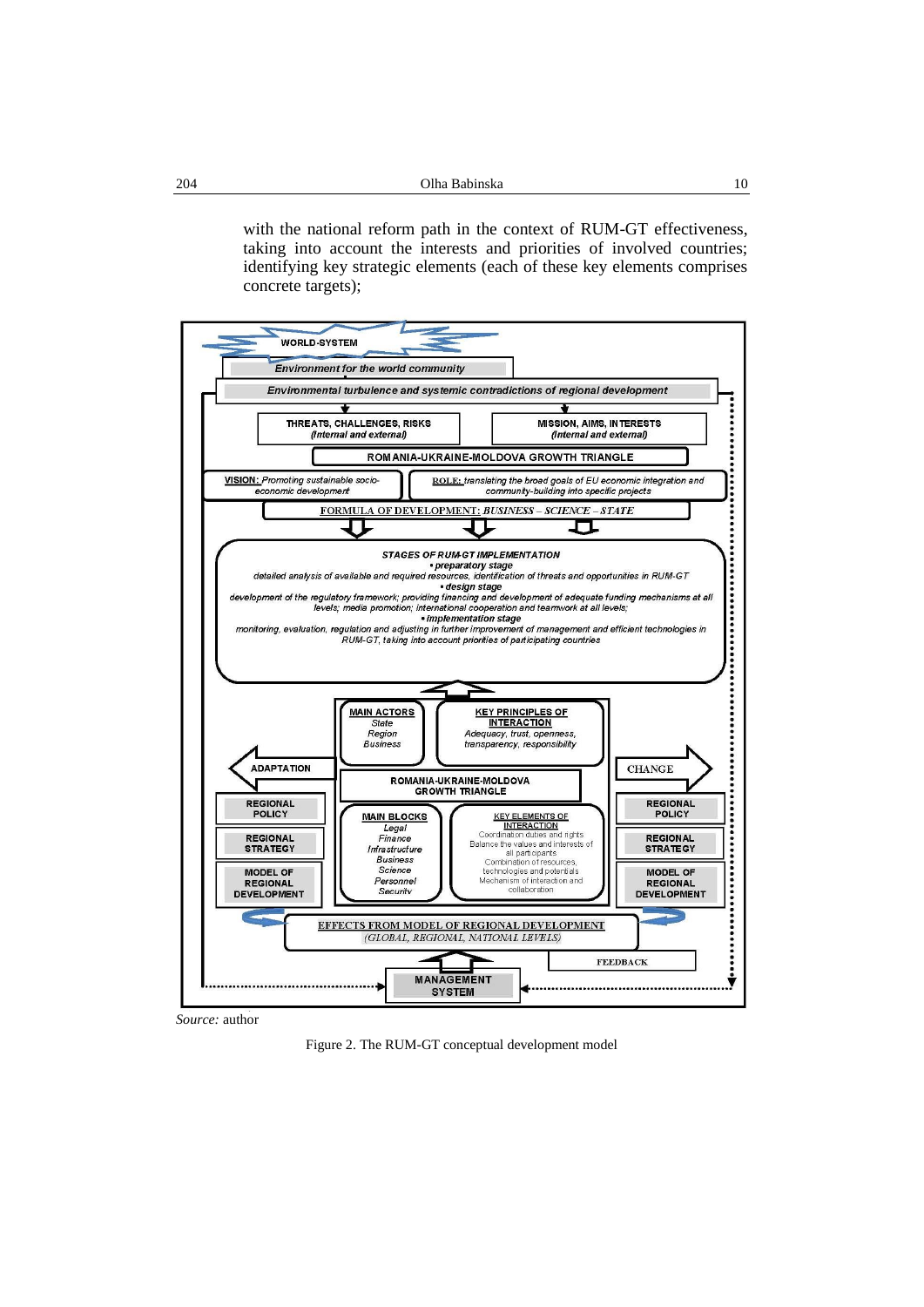- $\checkmark$  constructive interaction of business, science and state at appropriate levels to improve the use of existing geo-political, geo-economic and scientific potentials and make regional cooperation in the framework of RUM-GT more effective;
- $\checkmark$  environmental turbulence as one of the main determinants of the environment for the world community provides a wide impact on worldsystem in general and RUM-GT in particularly;
- $\checkmark$  coordination of the values and interests of all participants; active and constructive cooperation with representatives of the international community and all branches of government and national institutions as a tool for providing future action plans in all spheres;
- $\checkmark$  choosing an optimal management model, taking into account international experience; using innovative financing mechanisms as an important channel for attracting additional resources and as an instrument for achieving RUM-GT development policy objectives and the relevant national policy priorities of participating countries.

Available information indicates that in order to achieve the strategic objectives, the countries primarily need to make the following steps: to update and develop the legal framework; to further improve the national financial systems and the management system for projects and funds coming from external financing sources; to provide informed and balanced position in the process of creation and functioning of RUM-GT. In the future, it is expected that RUM-GT will be an effective tool of diminishing the contradictions and threats in the mutual cooperation and implementation of the common ambitious plans and projects.

# **4. CONCLUSIONS**

Hence, we can state that Ukraine does not actively cooperate with Romania and Moldova. However, facing a deep economic recession and severe crisis due to the armed conflict in the East of the country, Ukraine will require the accumulation of a wide array of domestic and international resources from different sources and to develop new forms of regional cooperation and economic integration with the purpose of catalyzing inclusive growth. Successful regional cooperation increases economic performance and generates economic growth.

Finally, Ukraine has to enrich the modern system of regional development with new organizational structures and management technologies, which will be an actual significant step in the development of regions. In order to achieve the integration of Ukrainian regions into the world economic space and increasing competitiveness, Ukraine has to use new forms of regional cooperation and economic integration. Thus, as mentioned above, a growth triangle can be an effective instrument for achieving local socio-economic innovation growth.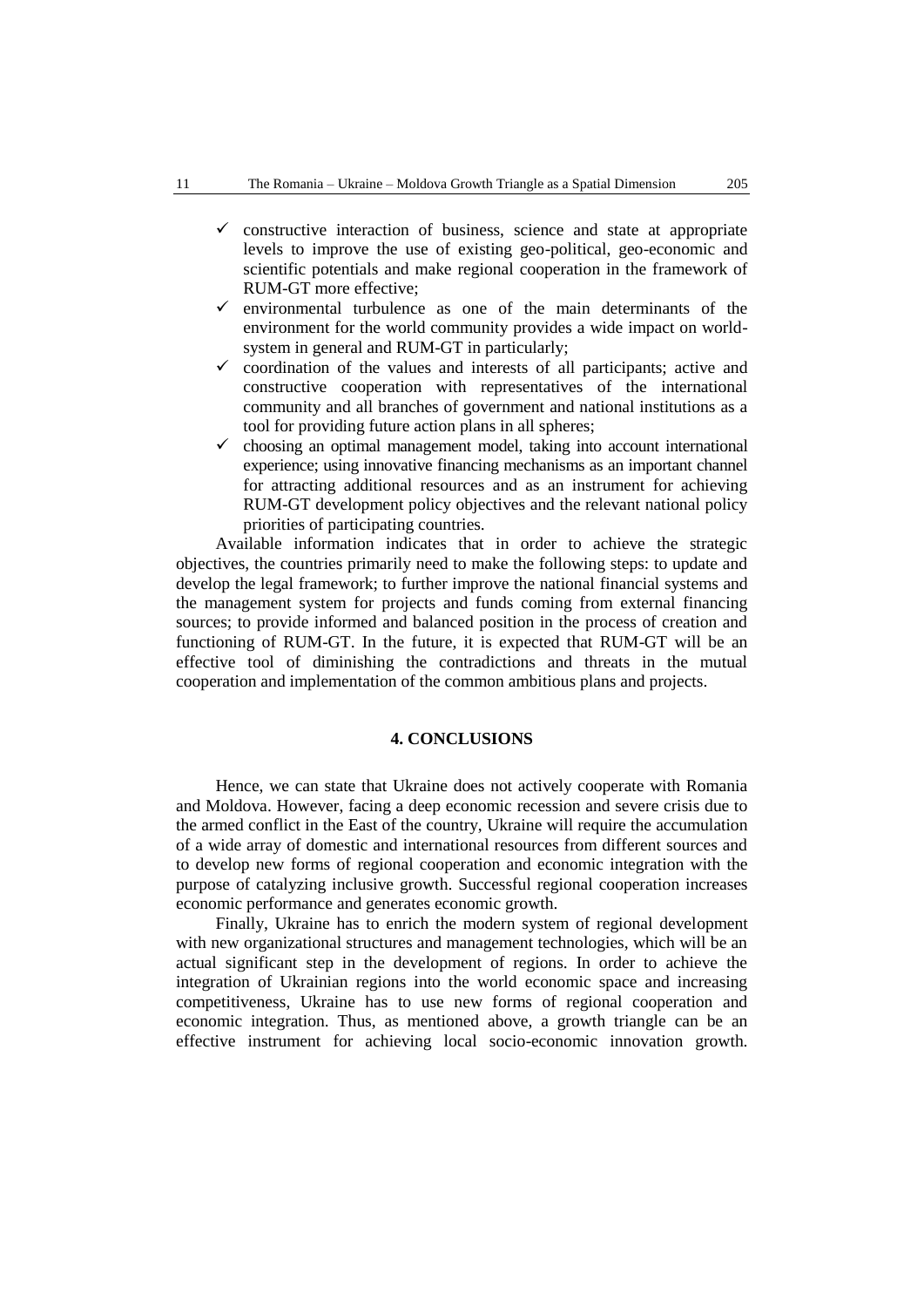However, as Majid Rahimah (2010) noticed, "successful economic cooperation and integration in this growth area requires collaborative efforts and close cooperation among the participating countries - the government as well as the private sector. The extent of mutual benefits also depends on the degree of exploitation of economic complementarities, geographical proximity, and infrastructure development in those countries". Thus, it has to be born in mind that in context of the changing world environment, challenges and contradictions include a growing role of cross-border cooperation for the development of the regions and undoubtedly it is very important to elaborate new forms of interaction as a tool for implementing sustainable development strategy in Ukraine by improving the use of existing geo-political, geo-economic and scientific potentials in the conditions of global challenges.

Thus, we can conclude that RUM-GT is an important instrument of regional development policy for support measures to use specific features intensification and deepening socio-economic cooperation and solving existing problems in the border regions of Romania, Ukraine and Moldova. The proximity of the EU has prompted the need to accelerate the growth of lagged behind areas within Ukraine, so that they can take advantage of the opportunities from further regional cooperation and economic integration.

#### REFERENCES

- 1. Babinska O., (2016), *Indonesia-Malaysia-Thailand Growth Triangle (IMT-GT): Problems and Prospects*. Bulletin of Chernivtsi Trade and Economics Institute. Vol. 2(62). – 2016. – P. 8–16.
- 2. Balcer A., (2015), *A Polish-Romanian-Turkish Triangle and the Black Sea Region – A New Driving Force of Regional Integration?* Available at: www.khas.edu.tr/.../Neighbourhood PolicyPaper(14).pdf.
- 3. Bunnell T., Grundy-Warr C., Sidaway J. D., Sparke M., (2012), *Geographies of Power in the Indonesia – Malaysia – Singapore Growth Triangle.* Available at: http://faculty.washington.edu/ sparke/geopower.pdf.
- 4. Dąborowski T., Iwański T., (2016), *Breaking through distrust in relations between Romania and Ukraine*. Available at: https://www.osw.waw.pl/en/publikacje/analyses/2016-04-27/breakingthrough-distrust-relations-between-romania-and-ukraine.
- 5. Easson A. J., (2004), *Tax Incentives for Foreign Direct Investment*. Kluwer Law International, 2004. – 241 p.
- 6. Gerasymchuk S., (2016), *Ukraine-Moldova: complicated but promising relations.* Available at: http://prismua.org/en/ukraine-moldova-complicated-promissing-relations/.
- 7. Joint Operational Programme Romania Ukraine 2014–2020. Available at: http://www.ro-uamd.net/
- 8. Kivikari U., (2001), *A Growth Triangle as an Application of the Northern Dimension Policy in the Baltic Sea Region.* Russian-European Centre for Economic Policy. Policy Paper, May 2001.
- 9. Majid, Rahimah, (2010), *Regional economic cooperation and integration through growth triangles: the case of IMS-GT*. In: International Seminar, Economic Regional Development, Law and Governance in Malaysia and Indonesia, 7–9 June 2010, Universitas Islam Riau Indonesia, Pekan Baru, Riau, pp. 1–14.